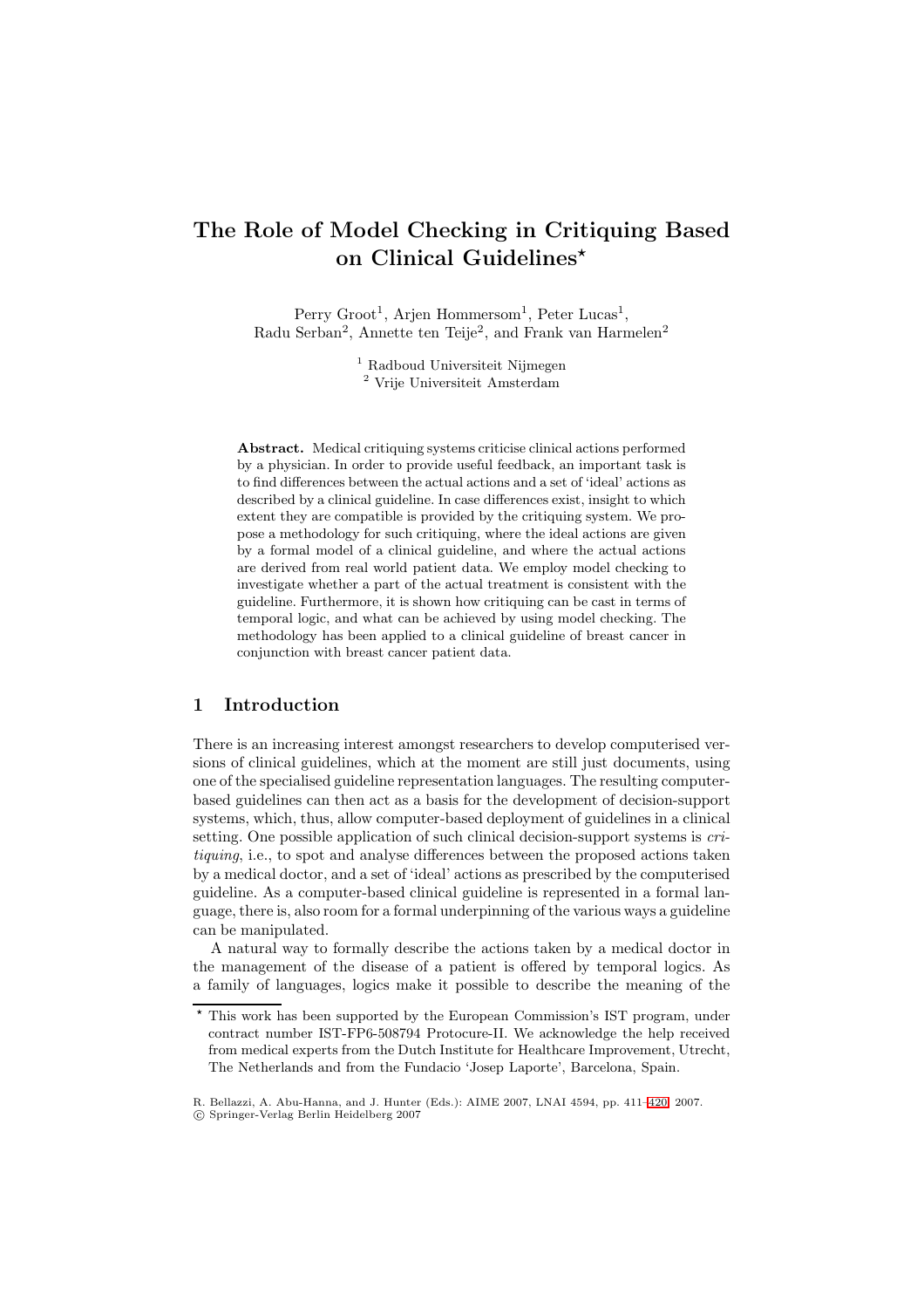various aspects of the disease and condition of the patient in a precise fashion. By the addition of temporal operators, temporal logic adds various notions of progress of the disease and sequencing of actions in time.

One way to look upon a patient and a patient's disease logically is as a concurrent system, i.e., as a system described in terms of states and state transitions in time. Model checking technology offers methods that allow one to analyse concurrent systems for their consistency. One can rely on an extensive collection of tools and techniques readily available. It is a well investigated technique for verification of systems that can be modelled by a finite transition system. However, model checking has been mainly applied to technical systems, such as hardware, software-based communication protocols, concurrent programs, etc. This raises the question when adopting this global view on the representation of diseases, patient conditions, and disease management actions, whether model checking can be used as a basis for critiquing. It is this question that is being explored in detail in this paper.

Model checking takes domain knowledge, called a system description, and sequences of actions as input. In this case, a formalised guideline is taken as a system description; the actions that have been performed on a specific patient are represented as a temporal formula. Model checking then involves investigating the consistency of the formalised guideline and actual treatment. The exploration of the use of model checking in the analysis of medical knowledge (guidelines and patient data) with the purpose of critiquing, is the innovative part of this work.

# **2 Approach**

The common feature of a critiquing system is that the user of the system provides as input (1) a problem description (e.g., patient symptoms), and (2) a proposed solution (e.g., a treatment plan). This second input is what distinguishes critiquing systems from the more traditional expert systems, which only take a problem description as input [10,4]. The second input to a critiquing system, i.e., a proposed solution, is typically the output of an expert system.

In our approach of critiquing medical treatment plans using model checking, the input to the system consists of patient data and a treatment plan (cf. Fig. 1). Patient data consists of patie[nt s](#page-9-0)[ym](#page-9-1)ptoms and test outcomes measured for the patient, whereas the treatment plan consists of all actions (to be) performed by the practitioner. As the critiquing process is difficult to accept by practitioners when they are continually interrupted to provide input to the system, b[ot](#page-2-0)h patient data and treatment plan are typically provided by electronic records. We will assume that these are given to the system as temporal logic formulas.

The critiquing system uses the patient data and treatment plan as specifications that need to be checked against a formal model of the guideline, i.e., a state transition system. When the specifications are consistent with the guideline model, no critique needs to be generated as the proposed treatment plan conforms with the guideline. In case an inconsistency is found between the specification and the guideline model, the specification is weakened to get insight to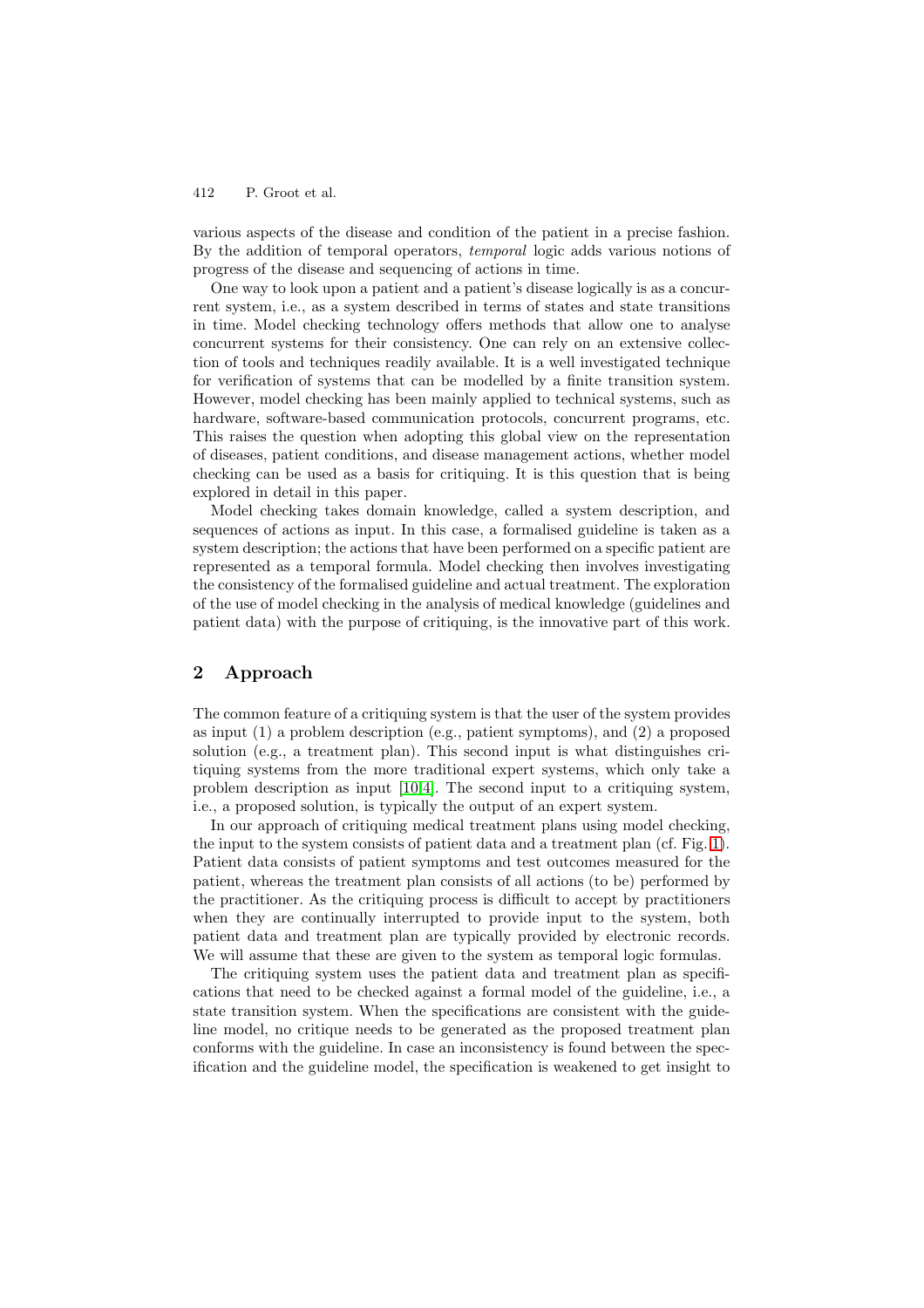

**Fig. 1.** Critiquing approach using model checking. Given patient data and a treatment plan as input (temporal specifications), the critiquing system uses a model checker to verify consistency w.r.t. to a guideline model (state transition system) to generate a critique (empty in case of compliance).

<span id="page-2-0"></span>which extent the treatment plan is consistent with the guideline. There are two possible reasons for the incompatibility:

- **Non-compliant order:** It is possible that each of the actions in the treatment plan can be applied to this patient, but only in a different order than the treatment plan proposes. This can be established by removing the order between some of the actions in the treatment plan.
- **Non-compliant actions:** Another possibility is that, according to the guideline, some of the actions cannot be prescribed at all for the patient in question. This can be investigated by considering a subset of the actions in the treatment plan.

The approaches can be combined and lead to further insight into the nature of the detected inconsistency allowing the system to exploit these insights into a critique, which is then given to the practitioner.

# **3 Temporal Logic for Critiquing**

<span id="page-2-1"></span>In Subsection 3.1, the formal preliminaries of temporal logic are introduced. In Subsection 3.2, temporal logic is applied to critiquing and examples are provided.

#### **3.1 Preliminaries**

Temporal l[ogic](#page-4-0) is a modal logic, where relationships between worlds in the usual possible-world semantics of modal logic is understood as time order. The logic that we use here for specifying properties of medical guidelines is a combination of Computation Tree Logic (CTL) and Linear Temporal Logic (LTL) [3].

In this paper we model a guideline as a Kripke structure M over a set of atomic propositions AP, which formally is defined as a four tuple  $M = (S, S_0, R, L)$ where S is a finite set of states,  $S_0 \subseteq S$  is the set of initial states,  $R \subseteq S \times S$ is a total transition relation, and  $L : S \to 2^{AP}$  is a function that la[be](#page-9-2)ls each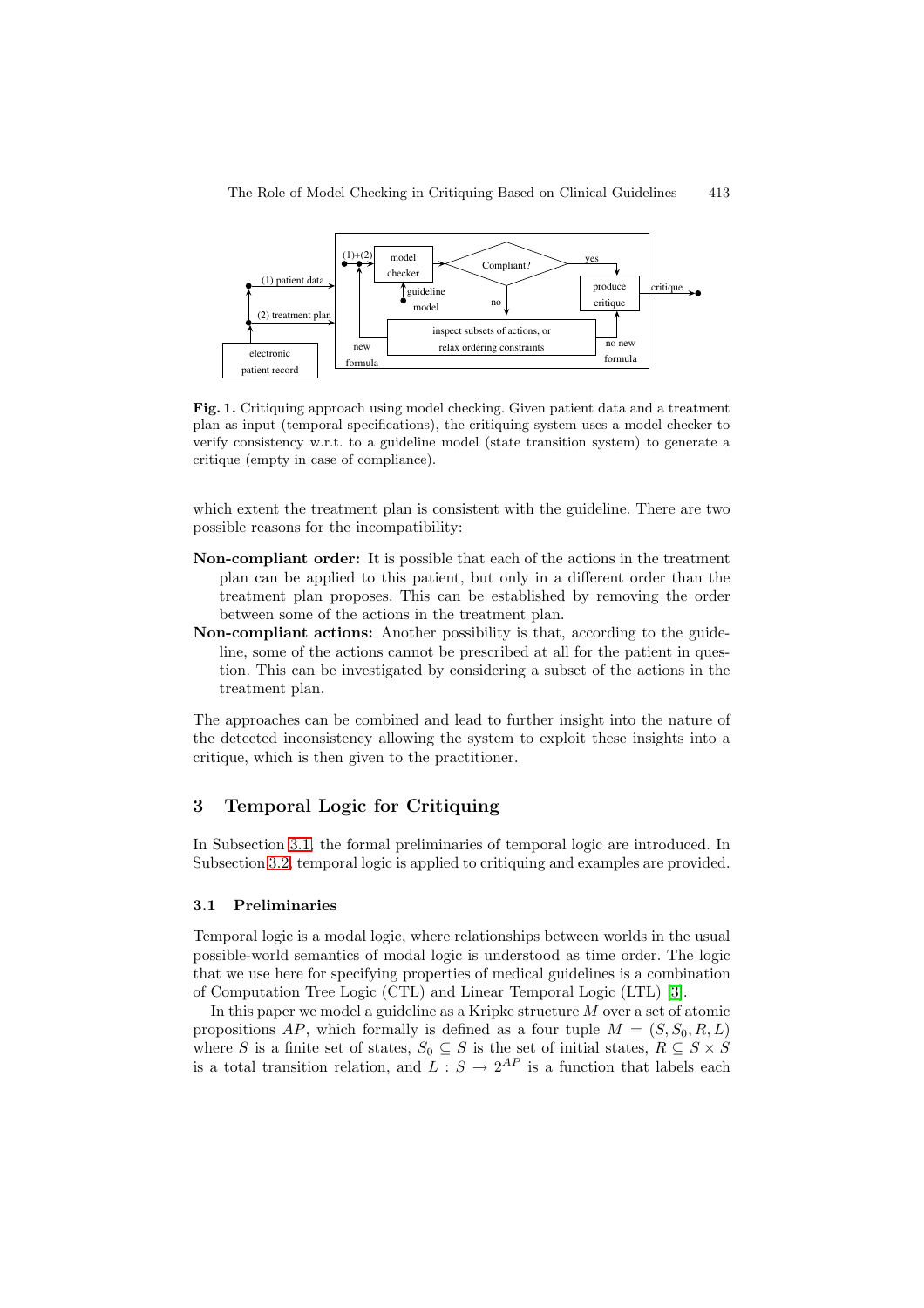state with the set of atomic propositions true in that state. A path in the model M from a state s is an infinite sequence  $\pi = s_0 s_1 s_2 \dots$  such that  $s_0 = s$  and  $R(s_i, s_{i+1})$  holds for all  $i \geq 0$ . With  $\pi^i$  we denote the suffix of  $\pi$  starting at  $s_i$ , i.e.,  $\pi^i = s_i s_{i+1} s_{i+2} \ldots$ 

CTL uses atomic propositions, propositional connectives, path quantifiers and temporal operators for describing properties of computation trees, i.e., the tree that is formed by designating a state in the Kripke structure as the initial state and then unwinding the structure into an infinite tree according to the transition relation R with the initial state as root. This leads to two types of formulas:  $state$ formulas, which are true in a specific state, and path formulas, which are true along a specific path. A path formula is build up by applying one of the temporal operators to one or two state formulas. In this paper, the temporal operators used are **X**, **G**, **F**, and **U**. With  $\mathbf{X}\varphi$  being true if  $\varphi$  holds in the next state,  $\mathbf{G}\varphi$  if  $\varphi$  holds in the current state and all future states,  $\mathbf{F}\varphi$  if  $\varphi$  holds in the current state or some state in the future, and  $\varphi \mathbf{U}\psi$  if  $\varphi$  holds until eventually  $\psi$  holds. A state formula can be built inductively from atomic propositions, propositional connectives, and if f and g are path formulas, then  $Ef$  and  $Af$ are state formulas. The path quantifiers **A** and **E** are used to specify that all or some of the paths starting at a specific state have some property.

The semantics of CTL is defined with respect to a Kripke structure  $M$ . Given a state formula f, the notation  $M, s \models f$  denotes that f holds in state s of the Kripke structure M. Assuming that  $f_1$  and  $f_2$  are state formulas and  $g_1$  and  $g_2$  are path formulas, the relation  $\models$  is defined inductively as shown in Fig. 2. The remaining syntax consisting of  $\vee, \rightarrow, G, A$  can be defined as usual, i.e.,  $f_1 \vee f_2 \equiv \neg(\neg f_1 \wedge \neg f_2), f_1 \rightarrow f_2 \equiv \neg f_1 \vee f_2, \mathbf{G}g \equiv \neg \mathbf{F} \neg g, \text{ and } \mathbf{A}f \equiv \neg \mathbf{E} \neg f.$ 

In contrast to CTL, LTL provides operators for describing events along a single computation pa[th](#page-3-0). Each formula is of the form  $\mathbf{A}f$ , with f being a path formula, which is either an atomic proposition or inductively defined as  $\neg f$ ,  $f \vee g$ , f ∧g, **X**f, **F**f, **G**f, f**U**g with f,g path formulas. This language can be evaluated on Kripke structures presented in Fig. 2.

> $M, s \models p \qquad \Leftrightarrow p \in L(s)$  $M, s \models \neg f_1 \qquad \Leftrightarrow M, s \not\models f_1$  $M, s \models f_1 \land f_2 \Leftrightarrow M, s \models f_1 \text{ and } M, s \models f_2$  $M, s \models f_1 \land f_2 \Leftrightarrow M, s \models f_1 \text{ and } M, s \models f_2$  $M, s \models f_1 \land f_2 \Leftrightarrow M, s \models f_1 \text{ and } M, s \models f_2$  $M, s \models \mathbf{E} g_1 \Leftrightarrow$  there is a path  $\pi$  from s such that  $M, \pi \models g_1$  $M, \pi \models f_1 \qquad \Leftrightarrow s$  is the first state of  $\pi$  and  $M, s \models f_1$  $M, \pi \models \neg g_1 \quad \Leftrightarrow M, \pi \not\models g_1$  $M, \pi \models g_1 \land g_2 \Leftrightarrow M, \pi \models g_1 \text{ and } M, \pi \models g_2$  $M, \pi \models \mathbf{X} g_1 \stackrel{\sim}{\Leftrightarrow} M, \pi^1 \models g_1$  $M, \pi \models \mathbf{F}g_1 \Leftrightarrow$  there exists a  $k \geq 0$  such that  $M, \pi^k \models g_1$  $M, \pi \models g_1 \mathbf{U} g_2 \Leftrightarrow$  there exists a  $k \geq 0$  such that  $M, \pi^k \models g_2$  and for all  $0 \leq j \leq k, M, \pi^j \models g_1$

<span id="page-3-0"></span>**Fig. 2.** Semantics of temporal logic with  $f_1$  and  $f_2$  representing state formulas and  $g_1$ and  $g_2$  representing path formulas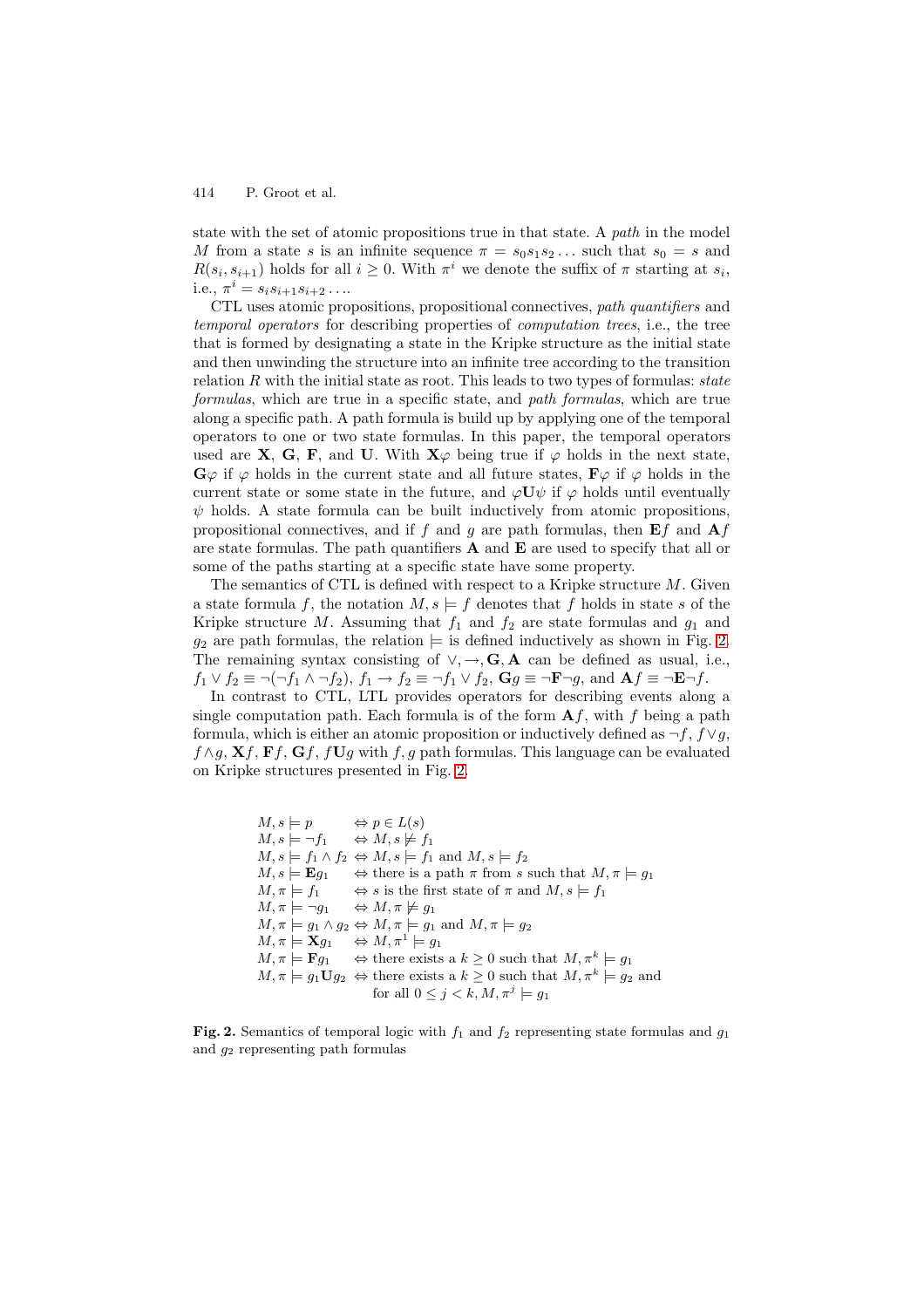#### **3.2 Critiquing Formulas**

<span id="page-4-0"></span>Each path in the state transition system can be considered a patient who is given a treatment that is consistent with the recommendation described by the guideline. Global properties of the guideline can be checked using LTL formulas or CTL formulas starting with **A**, for example, '**AF** radio-therapy', denotes that in each possible treatment, somewhere in the future radio-therapy is applied.

In the context of critiquing, CTL properties always start with an **E**, i.e., it is established that some treatment path exists in the guideline where the proposed treatment is described. For example, abstracting from the patient, a treatment given by a sequence of actions  $\alpha_1, \alpha_2, \ldots$  can then be represented as:

$$
\mathbf{EF}(\alpha_1 \wedge \mathbf{EX}\,\mathbf{EF}\,(\alpha_2 \wedge \mathbf{EX}\,\mathbf{EF}\,(\ldots)))\tag{1}
$$

<span id="page-4-1"></span>i.e., in some treatment  $\alpha_1$  is done, and after that  $\alpha_2$ , etc. In general, CTL model checking is more efficient than LTL model checking, however, in case we do not know the order between the actions, a CTL formula consists of a disjunction of each possible order of actions and considers the existence of each order. In case of  $n$  actions, with all order unknown, this leads to formulas of size  $O(n \times 2^n)$ . Similarly, when global properties of the treatment path are introduced, for example the state of the patient or the fact that some action never occurs, such knowledge becomes difficult to express. Assume for example a global property described by  $\beta$ , then Formula (1) must be rephrased to the rather complicated formula:

$$
\mathbf{E}(\beta \mathbf{U}(\alpha_1 \wedge \beta \wedge \mathbf{EX} \mathbf{E}(\beta \mathbf{U}(\alpha_2 \wedge \beta \wedge \mathbf{EX} \mathbf{E}(\dots \wedge \mathbf{EG} \beta))))
$$
 (2)

i.e.,  $\beta$  h[old](#page-4-1)s until at some point  $\alpha_1$  and  $\beta$  (still) holds, after which  $\beta$  holds, etc.

<span id="page-4-2"></span>Usually, the knowledge is reasonably complete and the global information is sparse, however, for a more succinct representation we can either use a more expressive logic such as CTL<sup>∗</sup> [3] or consider LTL model checking. An approach using LTL is modular model checking [6], where the model is restricted using an LTL formula to those traces where the formula is valid. To prove the existence of a treatment in this approach, it is required to verify that the model restricted to a specification of a certain [pa](#page-9-2)tient and treatment is not empty. Let  $\varphi$  be an LTL formula and  $[\varphi]M\langle \perp \rangle$  denote th[at](#page-9-3) the set of LTL assertions  $\varphi$  leads to an empty model, i.e.,  $\varphi$  describes a trace not present in the model. In contrast, if  $[\varphi]M\langle\perp\rangle$  is shown to be false, then M can not be empty when restricted to  $\varphi$ proving that the trace described by  $\varphi$  exists in the model M. Formula (2) can thus be verified by showing that

$$
[\mathbf{G}\beta \wedge \mathbf{F}(\alpha_1 \mathbf{X}\mathbf{F}(\alpha_2 \wedge \ldots))]M\langle \perp \rangle \tag{3}
$$

is false. An additional benefit of this presention is that when order infor[ma](#page-4-2)tion is absent, the property is typically more intuitivly specified. Nonetheless, when there are few actions involved and much of the order information is present, CTL formulas are expected to be more efficient to verify.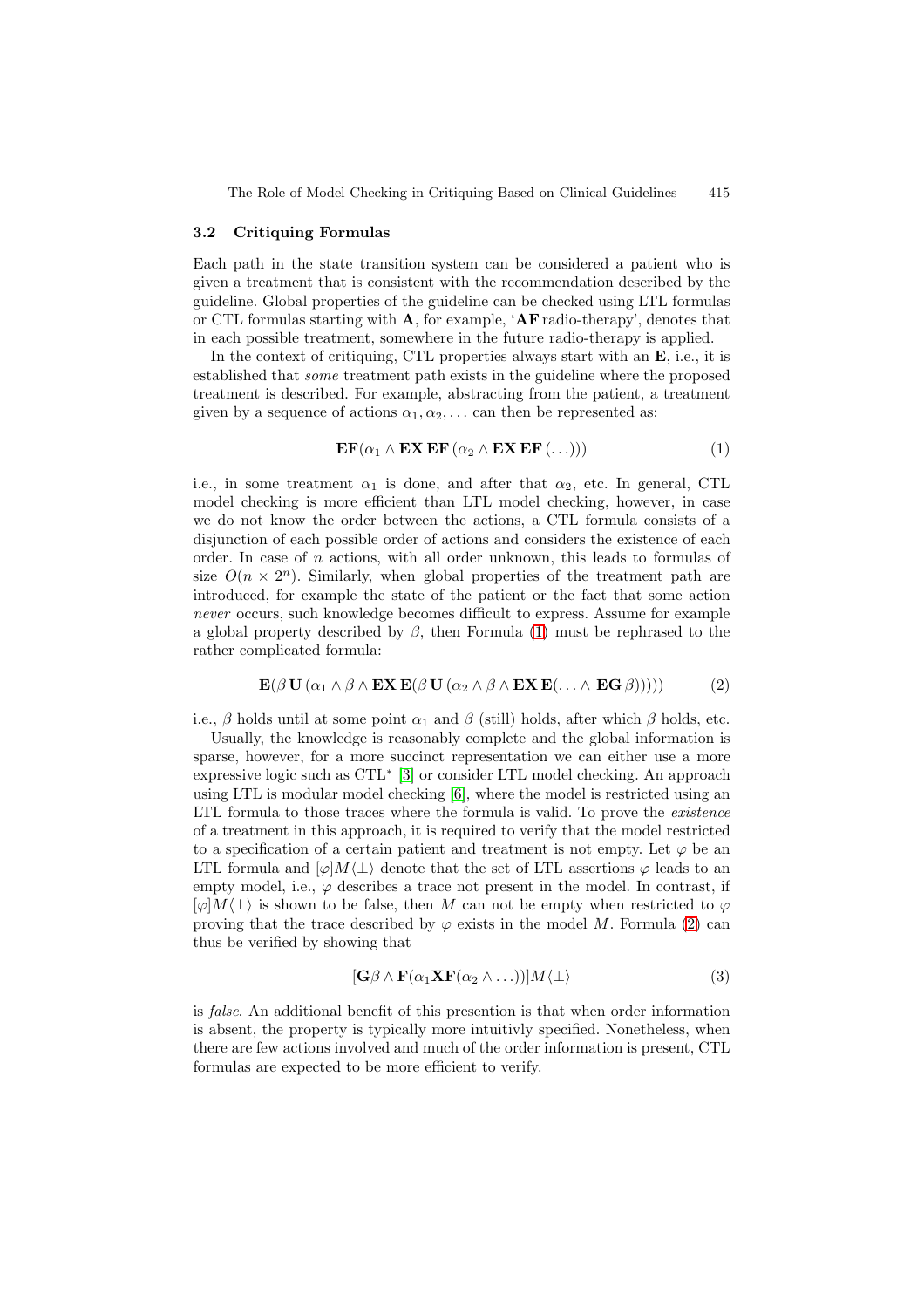# **4 Application of the Methodology to Breast Cancer**

#### **4.1 Design and Choice of Case Studies**

The clinical guideline used is the Dutch breast cancer guideline<sup>1</sup> and was represented as a state transition system in Cadence SMV using the techniques and representation described in [2]. The models used here were developed as part of the Protocure-II project.<sup>2</sup> Patient data were obtained from the Dutch Comprehensive Cancer Centre South (CCC), a registry in the N[et](#page-5-0)herlands used for cancer research, planning of services, and evaluation and implementation of guidelines. The data collected co[nce](#page-9-4)rns breast cancer patients treated in the period January 2003 - June 2004, [wh](#page-5-1)en the guideline was applicable, and therefore suitable for compliance checks with the guideline. Each patient record consists of 269 variables, which includes information about the diagnosis and treatment.

The patient data from the registry could, in principle, directly be used for critiquing w.r.t. to the guideline. However, matching such data records to the terminology of the guideline is hard [7] and differs from the course commonly followed in medicine. In medical literature, specific patient cases, called *casuistics*, are frequenly discussed in detail to gain insight into the way the patient's disease was managed. These papers follow a long standing tradition and are seen as part of the 'education permanente' of the [m](#page-9-5)edical profession. Critiquing in this paper was therefore done casuistically by having the CCC patient data interpreted by medical experts who provided a direct mapping from the patient data in the registry to the guideline. Subsection 4.2 presents in more detail a case-study in critiquing using the casuistic interpretation of the CCC data.

A second case-study is presented in Subsection 4.3, which was obtained from the New South Wales Breast Cancer Institute, Australia.<sup>3</sup> These studies have been developed from the casuistic p[oint](#page-5-2) of view to "allow clinicians, health professionals and members of the public to examine and understand some of the controversial and difficult aspects of breast cancer [man](#page-6-0)agement". They are therefore more detailed than the patient data collected by the [re](#page-5-3)gistry and are more suitable for an investigation of critiquing from a clinical point of view.

#### **4.2 Case Study 1: Ductal Carcinoma in Situ**

<span id="page-5-2"></span>The steps of critiquing on one specific patient derived from the data, and subsequently interpreted by medical experts, is illustrated here. The diagnosis and treatment is summarised in Fig. 3. It can be said that this is a rather typical patient as it is a patient with one of the most frequent diagnoses in the data records. The following property describes the treatment sequence that our example patient has undergone. "For a patient with diagnosis Ductal Carcinoma In Situ (DCIS), the following seq[uen](#page-6-1)ce of states is possible: the treatment starts, then axillary staging by sentinel node is activated, after which breast conserving

 $^{\rm 1}$  CBO: Richtlijn Behandeling van het mammacarcinoom, van Zuiden, 2002

 $^2$  Breast cancer model can be obtained from  $\mathtt{http://www.protocure.org}$ 

<span id="page-5-3"></span><span id="page-5-1"></span><span id="page-5-0"></span> $3$  http://www.bci.org.au/medical/caseindex.htm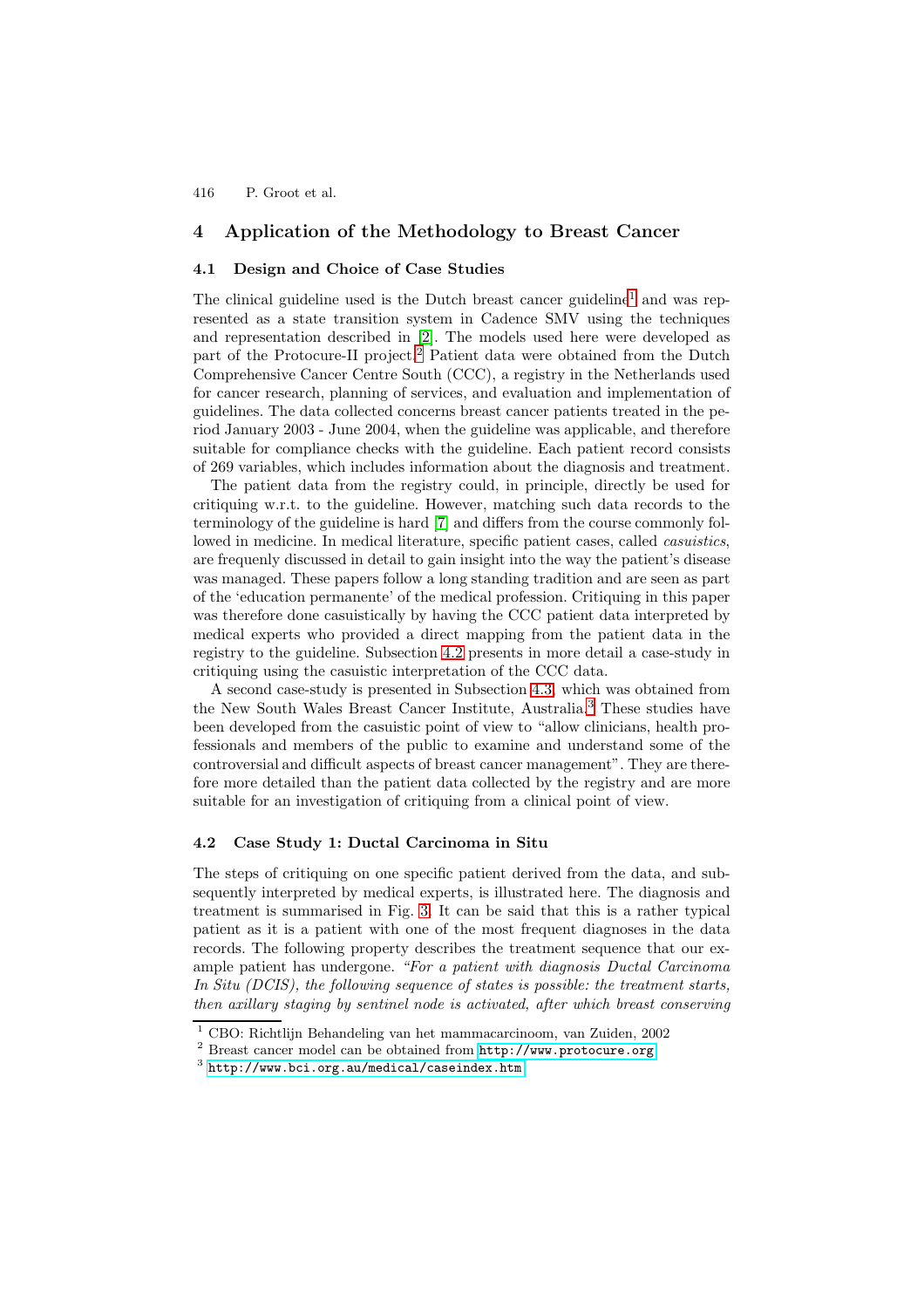**Medical condition**: 79 years-old woman. Lesion of right breast: carcinoma in-situ with size between 1 and 2 cm. Two lymph nodes investigated and none positive. **Treatment**: sentinel node biopsy + breast-conserving surgery without axillary clearance.

#### **Fig. 3.** Description of patient in conjunction with the prescribed treatment

<span id="page-6-1"></span>therapy is activated". To specify and then verify that breast conserving therapy (denoted bct) can take place after axillary staging by sentinel node procedure (denoted asbSN), the following CTL formula is used:

#### $EF(DCIS \wedge EX EF(asbSN \wedge EX EF bct))$

A more strict formula could be obtained by assuming that the diagnosis DCIS, holds up to the moment of breast conserving therapy. However, this property stated above turns out to be false as it is, i.e., this treatment is non-compliant with respect to the guideline. In other words, according to the model of the guideline describing the treatment of DCIS, the sequence of actions performed by the doctor is incorrect for this patient. It could also be explained by the fact that, according to the model, at least one of the two actions in patient treatment should not be started, or they should be started in a different sequence. To identify this inconsistency, we reduce the actions that are being performed. If we reduce the sequence to only one action, then both actions are found possible, as shown by the following property (corresponding to the case when only 'bct' is activated as part of the DCIS treatment):

### **EF**(DCIS ∧ **EX EF** bct)

The new conclusion is that under these circumstances the two actions cannot be activated in this sequence, or the ordering should be reversed.

In the experiment on the seven fairly prototypical patient-cases that can be found in the Dutch CCC data-set, some deviation was found between the guideline and each of the seven prototypical cases. Interestingly, for three of these, some differences could indeed be explained by looking at the new 2004 revision of the guideline.

# <span id="page-6-0"></span>**4.3 Case Study 2: Infiltrating Ductal Carcinoma**

For the second case study we have more elaborate information available. It concerns a patient who is a female with a lump in the 3 o'clock position of the right breast and a second lump just above this. No palpable axillary nodes or other abnormalities were found. The mammography revealed no focal mass, grouped microcalcifications, or anatomic distortion. Finally, the histopathology showed two lesions: both infiltrating duct carcinoma, 20mm in size, and with similar morphology. The sentinel nodes were mapped using lymphoscintigraphy and a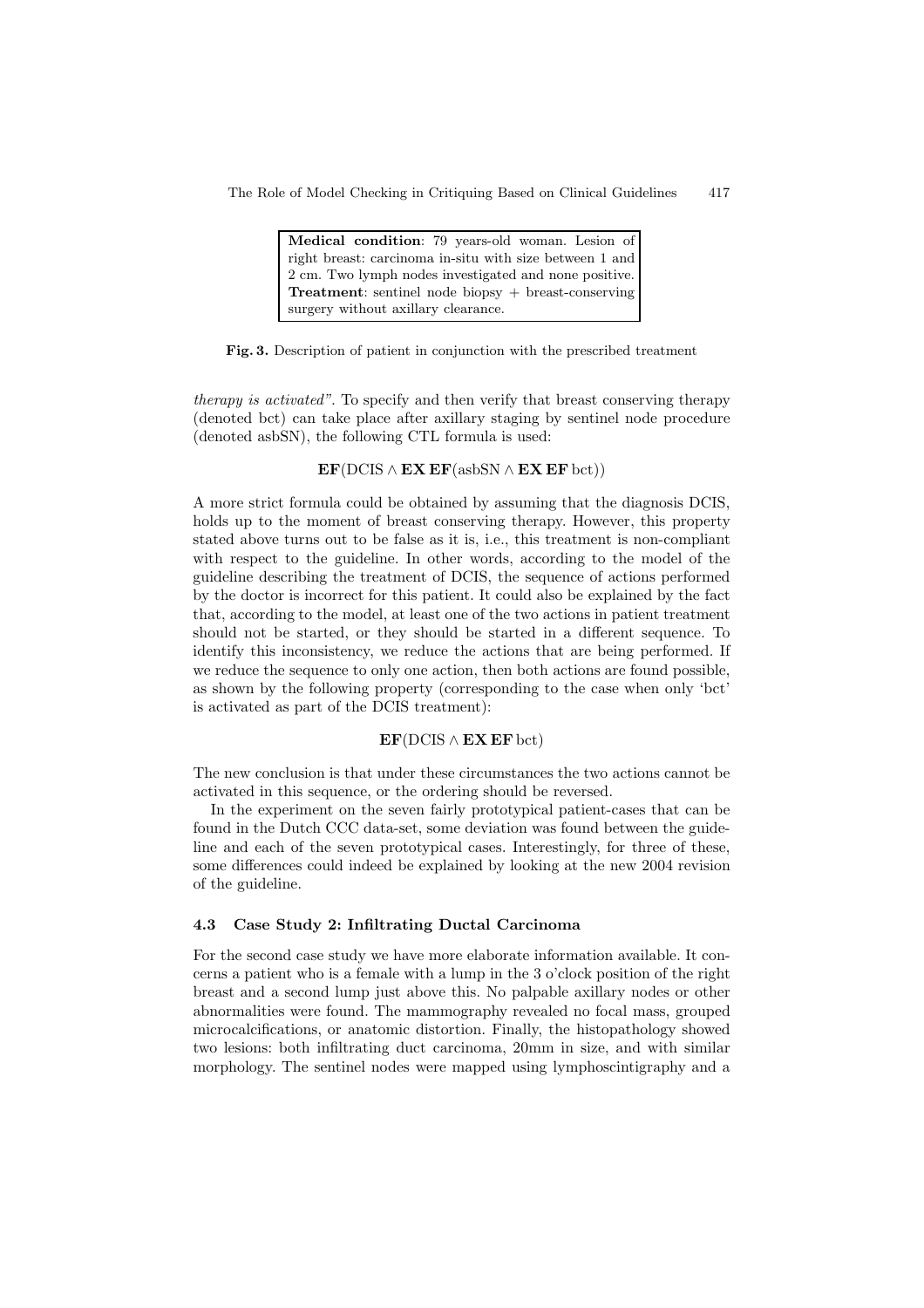biopsy was taken of a right axillary lymph node and an internal mammary node (the sentinel node procedure). In the right axillary lymph node, no malignancy was found. However, in the internal mammary node, metastatic carcinoma was identified. The treatment consisted of a total mastectomy of the right breast with immediate reconstruction. The axilla was treated by means of an axillary clearance and re-section of two further internal mammary nodes at higher levels (these were sampled partly because of the original pathology finding and partly because of ready access to the IMC).

The vocabulary of the guideline does not include the term 'infiltrating ductal carcinoma', but rather discusses 'operable invasive breast cancer' (OIBC). According to the guideline, operable invasive breast cancer is defined as T1-2 N0-1 M0, i.e., a tumour smaller than 5cm, with maximally one lymph node positive, and no distant metastasis. On basis of information provided by the diagnostic tests, the patient can be considered part of this patient group. Each of the three interventions (sentinel node procedure, mastectomy, and axillary clearance) can be mapped to terms found in the guideline. This can be done with reasonable confidence, however, some details have to be ignored such as the re-section of the internal mammary nodes as part of the axillary clearance, as this part of the treatment is not mentioned in the guideline. With respect to the order between interventions, it is only clear that the sentinel node procedure (asbSN) is performed before the other two interventions.

The treatment can again be critiqued using a CTL proof obligation, but as some of the information is missing here, we illustrate critiquing using modular model checking. The proof obligation is then described by  $[\varphi]M\langle\perp\rangle$  where

 $\varphi = \mathbf{G}$  OIBC  $\wedge$  **F** (asbSN  $\wedge$  **X**(**F** axillary-clearance  $\wedge$  **F** mastectomy))

The proof obligation  $[\varphi]M\langle \perp \rangle$  is true, showing that this combination of interventions is not possible (cf. Subsection 3.2). The reason for this can be further analysed by removing one of the order constraints yielding

```
ϕ = G OIBC ∧ F asbSN ∧ F axillary-clearance ∧ F mastectomy
```
A[s](#page-4-0)  $[\varphi']M\langle\perp\rangle$  is true, the formula  $\varphi'$  is [fu](#page-4-0)rther weakened by removing one of the interventions from the conjunct. This results in three new proof obligations, showing that the guideline model does not contain a trace with both a sentinel node procedure and axillary clearance for this patient, while all other combinations appear to be possible. Thus, the conclusion is that the combination of actions that are being prescribed is non-compliant with respect to the guideline.

# **5 Related Work**

The use of the term *critiquing* to describe a system that criticises the solution provided by a human can be attributed to Miller [8], who developed his ATTENDING system for critiquing anaesthesia management. Although critiquing has first been used for evaluating medical treatment plans, since then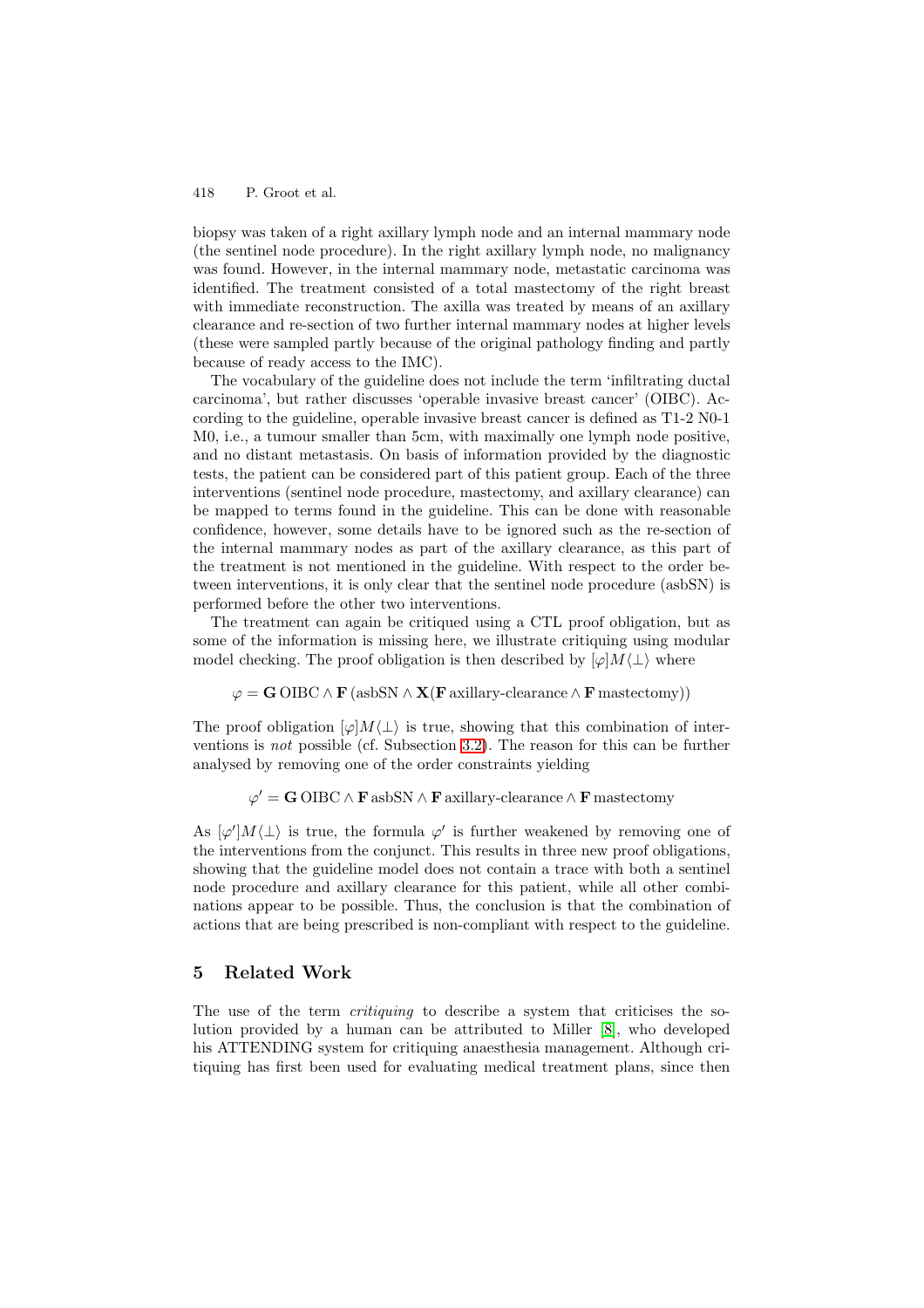it has been applied to a wide variety of problems such as engineering design, decision making, word processing, knowledge base acquisition, and software engineering [10]. At the end of the 1990s, when several guideline representation languages were introduced, critiquing using guidelines became a topic of interest, e.g., the approach of Shahar *et al.* [9]. In contrast with previous work, in this approach the patient states are considered for critiquing, besides the physician's acti[ons](#page-9-0). Advani et al. [1] argued that a critiquing system should adjust its critique for cases when the physician's actions are following the spirit and overall goals or intentions of the guidelin[e d](#page-9-6)esigners, even though the actions deviate from the guideline. However, in [7], a case study showed that intentions of the protocol are often implici[t a](#page-9-7)nd moreover, the intentions reported by experts almost always differ, which makes it hard to model. Recently, there was some progress to overcome this difficulty [11], which might be interesting to integrate in our proposed methodology. Using [mo](#page-9-5)del checking for verifying properties of formalised medical guidelines is very recent [12,2].

### **6 Conclusions**

The main conclusion of this work is that it is, in principle, possible to use model checking on formalised models in order to critique medical guidelines against patient data. We have shown how critiquing can be characterised in temporal logic and have applied this to a case study on the treatment of breast cancer. The strong aspect of this technology is the high degree of automation as compared to theorem proving, making it suitable for deployment in a critiquing system.

Model checking provides additional value to a simulation-based critiquing of an operational version of the guideline. Such critiquing based on running the operational guideline model through an interpreter only checks the consistency of a patient record against a single trace through the guideline (namely, the one chosen by the interpreter), while model checking compares the patient record against all possible traces through the guideline. This difference is crucial when the guideline is under-specified [5], which is usually the case, and therefore contains non-deterministic choices between treatments.

The fully automated nature of model checking also brings a weakness with it: model checking only detects inconsistencies, but does not contribute to the interpretation of the inconsiste[ncy](#page-9-8). In general, model checking can construct a counter-example illustrating the inconsistency, which is often a very good guide towards tracing its source. However, this only works when model checking global properties, i.e., properties dealing with all possible treatment paths, while in Section 3 we argue that critiquing deals with formulas that establish the existence of a single treatment, thereby making it impossible for the model checker to generate a counter-example. In this paper, we have proposed some general strategies to deal with this (repeated experiments with weaker specifications by relaxing ord[er](#page-2-1) constraints and by removing actions).

A general conclusion with respect to the breast cancer case study that can be drawn is that a closer correspondence is needed between the processes of